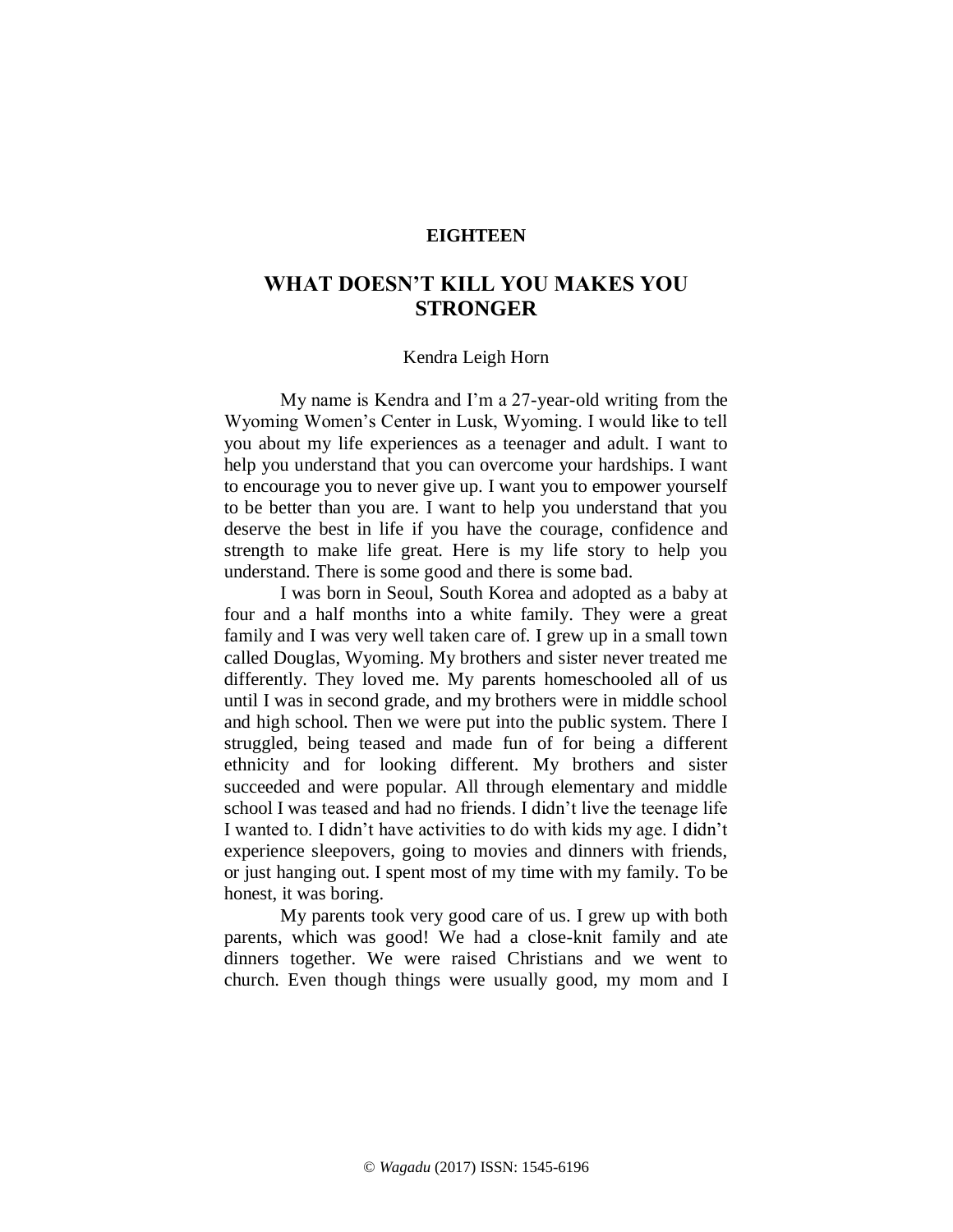always fought. As a family we went camping, on trips to see grandparents, to the Denver Zoo, and to Water World. In fourth grade, my parents took me to a Korean camp in Colorado for adopted kids. That was a great experience; it was nice to meet other people like me. There were about 600 other kids that were like me.

I learned that others were going through the same identity crisis caused by a lack of culturally and ethnically similar peers. I struggled growing up. Being from a different cultural background made me want to change the way I looked. The older I got, the more I grew to appreciate and love being unique. It's how God made me. But as a kid, I wanted to have surgery; I once saw a medical show about a Korean woman getting surgery to become Americanized. They showed her after and she looked totally different. Her eyes were opened and her nose was restructured. That's no longer how I want to look or be portrayed. When I look in the mirror now, I see a beautiful woman. My life is in my own hands. No one has control over what do or when I do it.

I was homeschooled throughout the early years of my life. It was hard because I wanted to be around other kids, but my life didn't turn out that way. I took the long road. I took the selfish road. I was self-destructive growing up because I didn't have friends. My family never knew how I felt because I didn't trust them with my feelings. Now, I wish I had told my family so I wouldn't be going through this heartache at age 27.

One of the greatest moments during my teenage life was when my sister got married in California, then my brother followed three months later in Douglas. At age 16 I was hurting, though. As my life started spiraling downward, my criminal activities began. I got busted for embezzling from my job. I wanted to drop out of high school and kill myself. I thought hard about it, thinking that no one would miss me. I know my family didn't know how bad I felt, and I refused to ask for help. I thought that they didn't care.

I encourage you: if you need help, please ask for it and don't suffer alone. There's someone who will help you.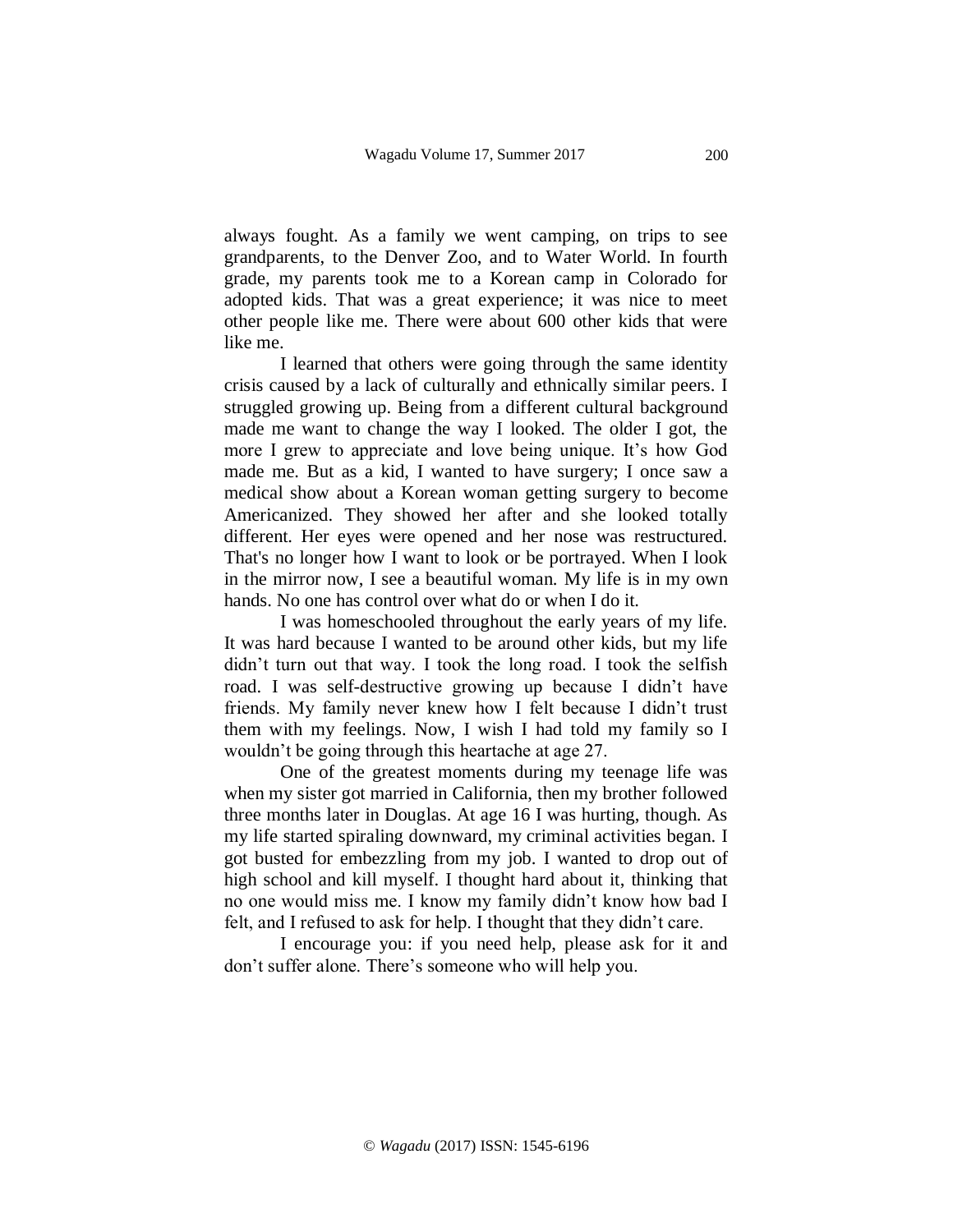Finally, my parents sent me to a Christian girls school called Happiness Hill Christian Academy in Mississippi. I was there for 14 months. I graduated high school and it saved my life. Other troubled teens and I went to churches all around the country and shared our hardships and how we had changed our lives. I gave my life to the Lord December 10, 2005. That was a great day! Don't get me wrong, there were many battles left in my life.

When I graduated high school early, my family came for that wonderful day. It was a big accomplishment for my family and me. Then I came home December 18, 2006, and my grandma got real sick. My mom and I went to be with her. My grandma's health deteriorated very quickly. She ended up dying on my  $18<sup>th</sup>$  birthday: April 14, 2007. I was angry that God took her from me on my special day. I held a grudge, and that made me frustrated. The grudge affected my life. I did not go back to Mississippi to work as a staff member. I did not help other girls there.

I ended up ruining my life when I moved to Casper, Wyoming. I wanted to fit in and be liked. I hung out with the wrong people. I would steal from stores for my so called "friends" who were addicts. Then, I went from guy to guy—I thought it would make me happy. Also, I got addicted to online dating sites that allowed me to meet one man after another. I met this guy from Florida and we both fell for each other. Except for my grandma and aunt, my family knew nothing about the men. They kept it a secret from my parents.

I ended up buying a plane ticket to see him. I wasn't talking to my family at that time. Before I left, my childhood friend told her parents about my plan. They were scared for me. They had an officer talk to me about online predators, and I ended up not going. Instead, I reconnected with my family but I was still meeting guys online and keeping it a secret.

Circumstances led me to move back in with my parents. Things still weren't the greatest with them. We fought all the time. It wasn't fun living with my family. On a cold snowy night in December, they kicked me out of the house. As my dad held the door, I walked out. He didn't look at me.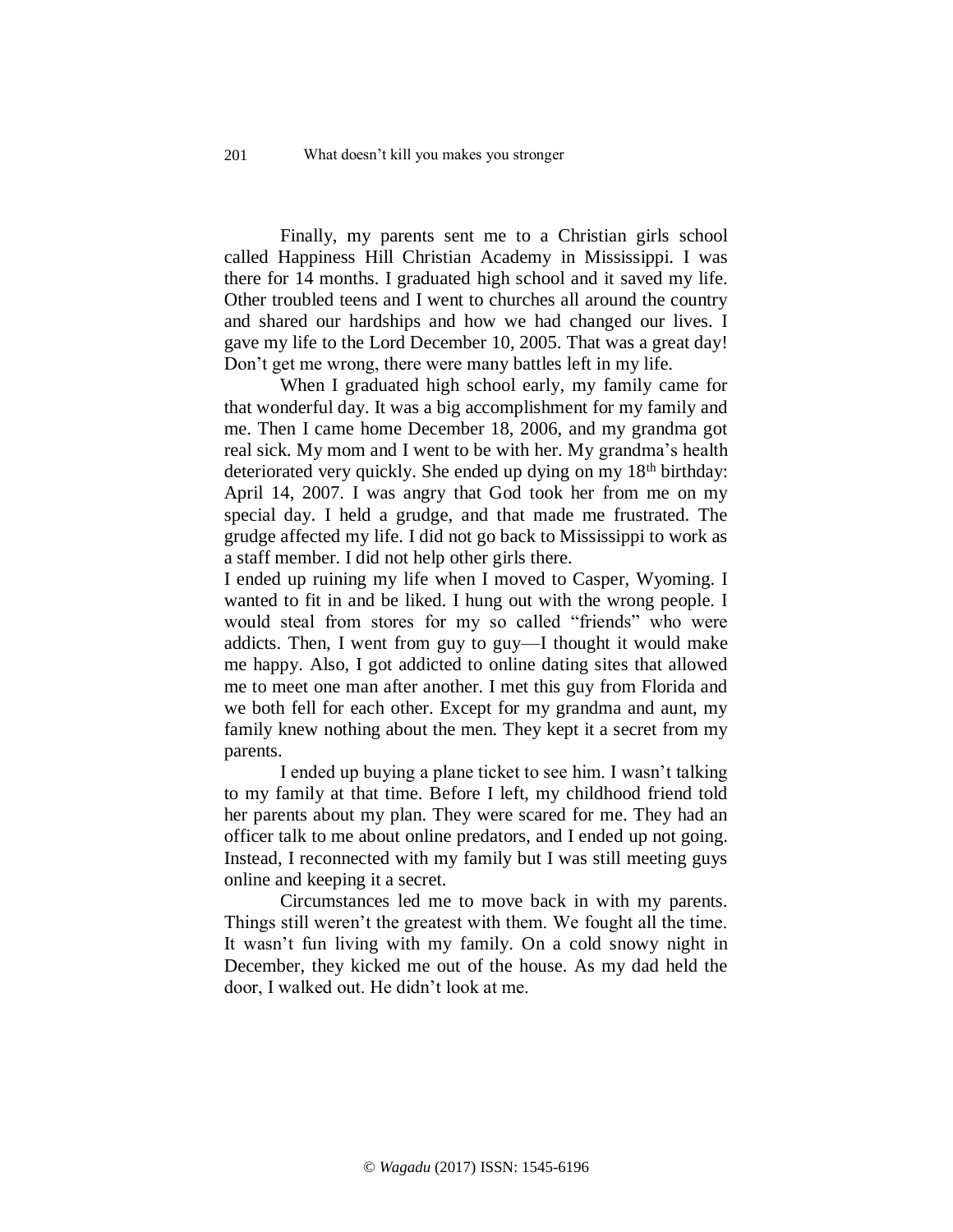I had a backpack, a duffle bag, and a grocery bag with my stuff. I walked around a little bit, and then I knocked on a door to see if I could use the phone. This old guy answered the door and let me use the phone. He gave me money for a cab ride. It's funny how you meet someone that you don't know, and they have skeletons in their dark closet, too. A year later, I found out that the old guy had molested young girls for years. I had recognized him because he used to come through my grocery store checkout line at Safeway and Albertsons.

That night, the cab drivers paid for my motel stay because they felt sorry for me. Next, I went to my friend's house to stay with her. I watched her little boy while she went to the bar night after night, coming home with different guys. I was hanging out with another girl I befriended and her boyfriend, who had just gotten out of prison and a halfway house. January 1, 2008 was the worst day of my life. My friend's boyfriend was drunk and we took a drive to see a buddy he did time with in prison. We came back and he got abusive with his girlfriend. That night I was raped by him and his drunk friend. My friend's boyfriend made her get involved. They both threatened to kill me if I told. I believed them.

Soon after I went back to my other friend's place and the cops came to question me about some forged checks. I didn't remember doing it, but I never denied it. I was arrested just 17 days after my parents kicked me out, and I went to jail for the first time on January 7, 2008. I was 18-years-old. I turned 19 in jail.

It took me three weeks to report the rape. In jail somebody encouraged me to, and an officer came and did a report. He believed me, but his supervisor didn't do anything about it. Both the rapists got off the hook, even with their bad records. One of the guy's girlfriends was in jail with me and she threatened me. She wrote that when I got released, I had better watch out. They were going to kill me. The other guy's wife was my roommate. So, I was scared to get out of jail and took a plea deal of probation.

Instead of calling my mom to come get me, a girl that was my roommate in jail came and got me. I ended up getting another felony charge that first week I was out. Then I wrote a check for a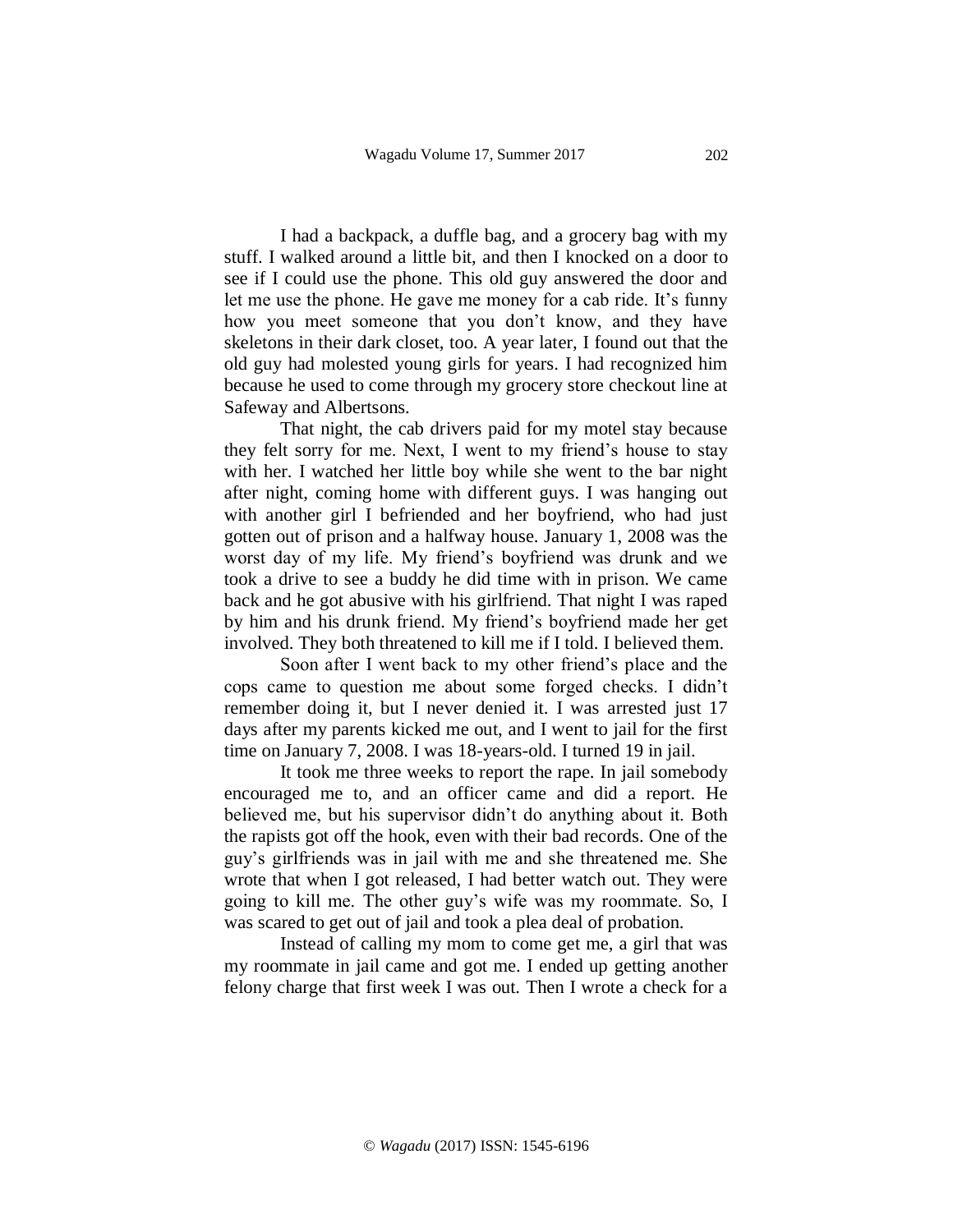car and left the state for Denver to be with another guy. He was 17 years older than me and had been in prison for murder, which I didn't find out until it was too late. I got to Denver and he introduced me to crack cocaine and alcohol. I did so much that first time, I should've died. He was very abusive and hit me several times. One day I got scared enough and left him. *Everybody makes mistakes but it is how we get back up that's important. Never let your struggles get you down; always get back up*. From there I went back to Casper and got arrested again. This time my sentence was two to five years in prison. I did almost a year in jail, then went to prison at 19 years old. My family supported me while I was there and visited me. I did 15 months, turned 20 and then got out on parole.

I went back to my hometown, Douglas, to a facility called Jubilee House. Everyone in town looked at me like I was a freak. I was judged because I came from a so-called "good Christian family." Once I was out of prison again, what did I do? Got in a relationship. I ended up going back to jail 17 days later. Then I was back in prison. I turned 21.

My family didn't want anything to do with me. It was like that for ten months. They would come see me unexpectedly, and I was angry. I thought, "You can't be *convenience parents*. I feel like I don't need you, then you think it's okay to come back into my life because it benefits you?" I let it go. My family started supporting me and visiting me again around the time I turned 22.

I did 15 more months in prison, got out and was out for 34 days this time. I got charged with misdemeanor larceny and went to jail again. I was living with a girl at a halfway house who was a drug addict and had two small children. We didn't get along. She thought she was better than most people. She knew it wouldn't take much for me to get sent back to prison, so she and her boyfriend threatened to kill me if I didn't do what they asked. They called my parole officer anonymously to tell her about my "crime," the one they got me to commit, and I got arrested. I just went along with it.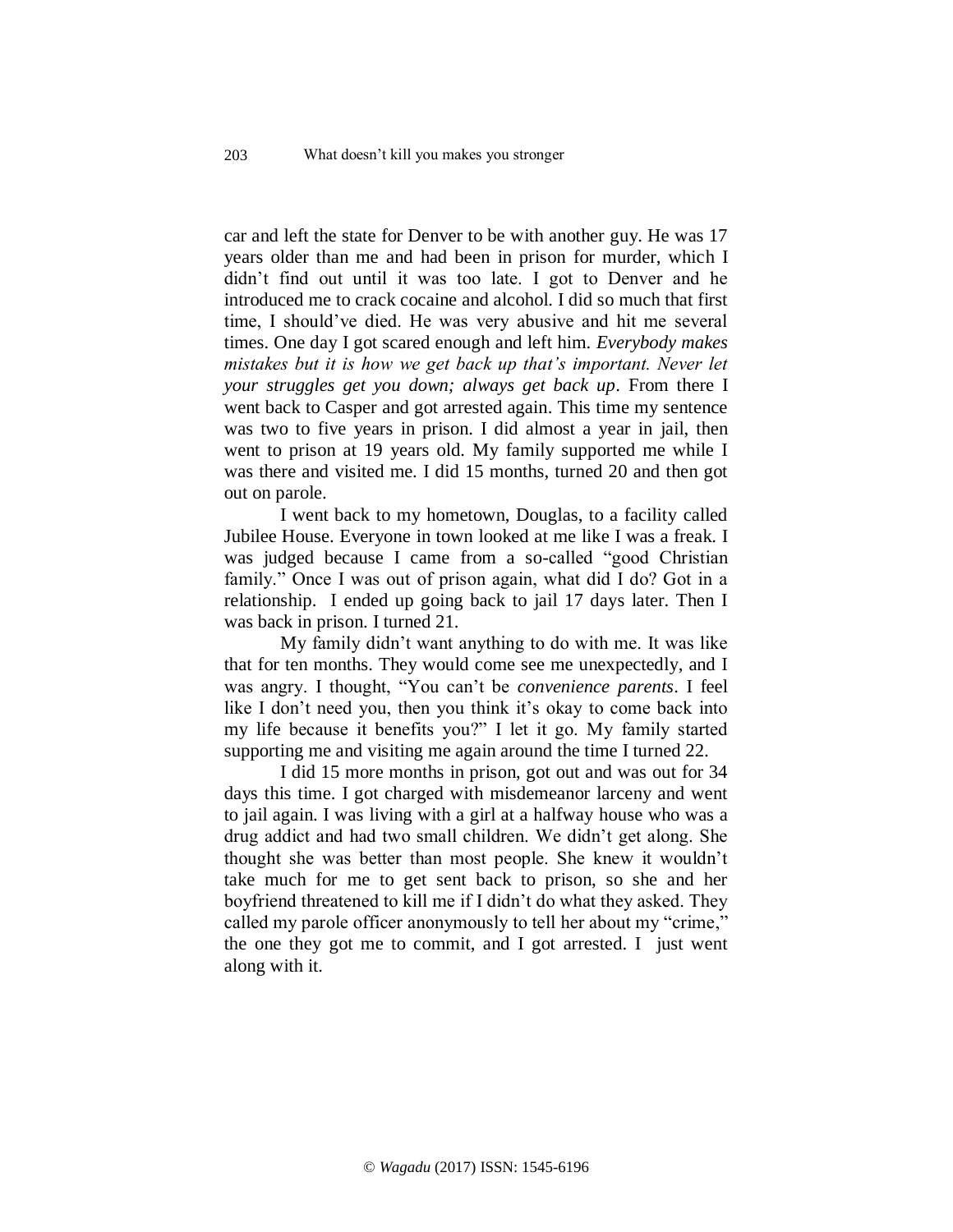I was then enhanced to ISP, the Intensive Supervision Program. I was supposed to do a 10-day sanction. Charges came and I plead guilty to the misdemeanor for 60 days in jail. I did almost the entire sentence, and then I was relocated and sent back to prison. Then, I went in front of the parole board again. Thankfully they didn't believe my parole officer, but I told them I didn't want out again, that I wanted to finish eight months and walk out free. I turned 23.

My family didn't have much contact with me when I got out. Of course, I got back on the dating sites. I met a guy and went on a date with him. Turns out, one of the guys who raped me was also there, at the place we went on a date. I discovered that he was good friends with the guy I was on a date with; I was scared. He wanted to know why I called the cops on him. He thought that I was more beautiful now. He wanted me even more. I told the guy I was on a date with to take me home, and he did. From that point on, the guy who raped me kept appearing—stalking and sexually harassing me.

I got even more messed up, hanging out with drug addicts and alcoholics. Getting high and drinking eased the pain. I was still meeting guys online. I should've been dead towards the end, but God had saved me again from my self-destruction. Well, I started stealing again for my "friend." We ended up getting arrested. Ninety days of being out of prison then going back to jail because of our records. My parents came to see me. They wrote a letter of support for my judge. I ended up getting probation and my so called "friend" went to prison. She was mad at me. I was sentenced to the halfway house. *Today's struggle could be someone else's success, never give up. Never stop trying, giving everything you've got.*

When I was in jail, my District Attorney filed misdemeanor charges against me. Seven of them were dropped. As soon as I got probation I had a different DA. So it didn't look suspicious, he refiled these misdemeanors; because he didn't get his way, he got dirty. He told me to either plead guilty or he'd charge them as felonies, which by law he couldn't do. It scared me, so I took the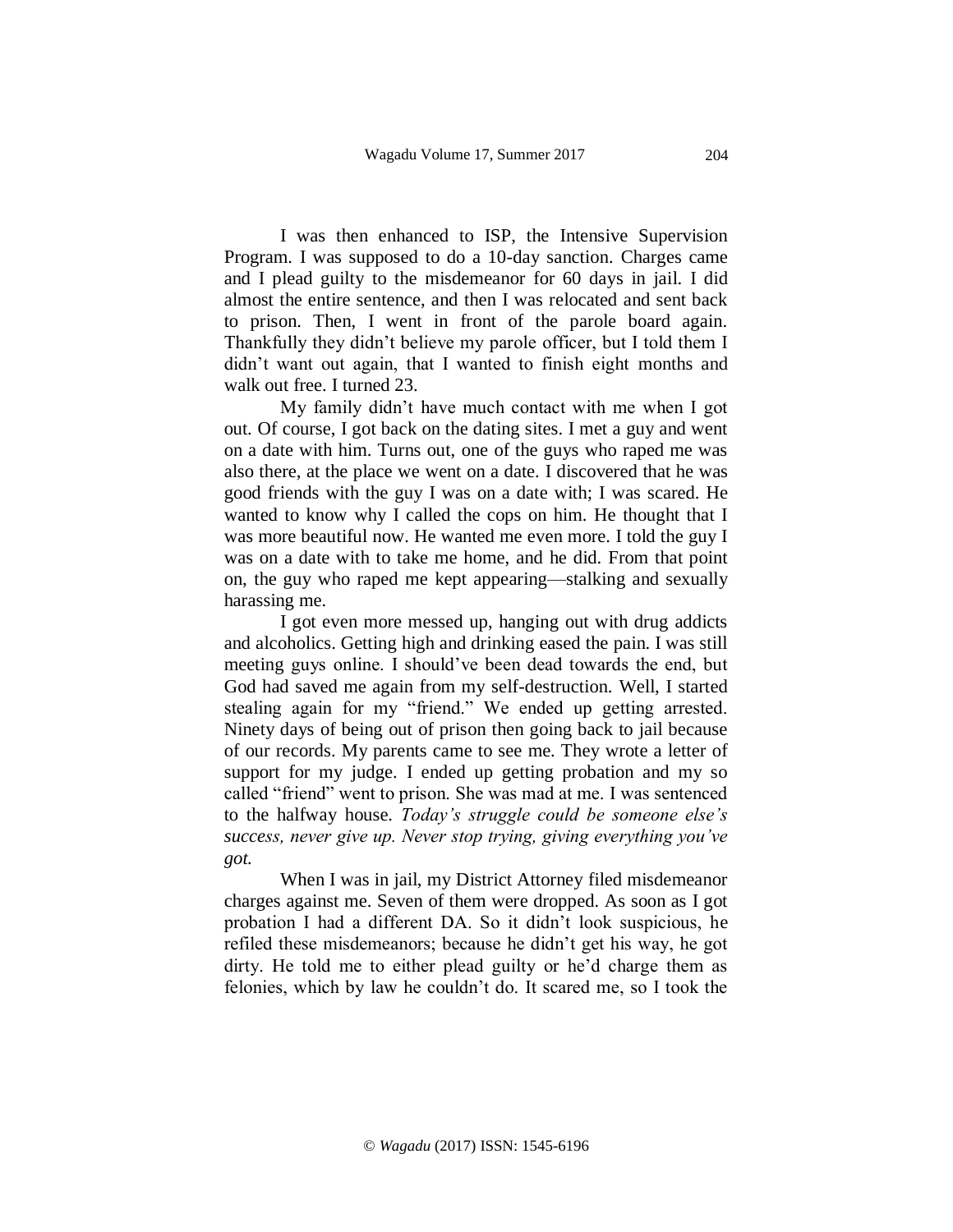deal and did six months in jail. I lost my bed at Cheyenne Transitional Center and had to wait. I turned 24.

I finally got out and went to the halfway house. I had a great life starting for me and a job that I loved. Here I got back on dating sites again, meeting guy after guy. Before I got released from the halfway house, I started talking and getting together with my brother's old friend—someone who I had known for more than half my life. He was supposed to be my date to my brother's wedding. I fell in love for the first time, and we talked about getting married and starting our own family. He even moved back to Cheyenne for me.

Or so I thought. I'm pretty sure there was another girl involved. He wrote a breakup message to me on Facebook and it broke my heart. My family wasn't happy about it; he was the first guy I had told them about. My parents, especially, knew how much he hurt me. However, I didn't let them know it affected me as much as it did.

I was released early and completed the program to go to my brother's wedding in another state. It had been years since my family had been together. I got to spend my  $25<sup>th</sup>$  birthday with my family. That was special to me. I was doing good. I had my own place and was succeeding. Then, I let my friend and her kids move into my new place. It had three bedrooms and two bathrooms. She was supposed to help with the bills and didn't. I took care of everything. They trashed my house, and I evicted them. *In this life, I only have myself. I realize that if I stand up for myself every day and show the world all that I can be then in the end, I will always succeed.*

And here come the online dating sites again. When I first met my daughter's father, Jeff, I didn't think I could fall in love again after my recent heartbreak. We met on Facebook. The day he came to Cheyenne to meet me we clicked. He understood me and I understood him. We come from good families. I have a hard time trusting people in my life, but I fell for Jeff right away. I believe Jeff did the same. We both told each other we loved one another. We had a connection.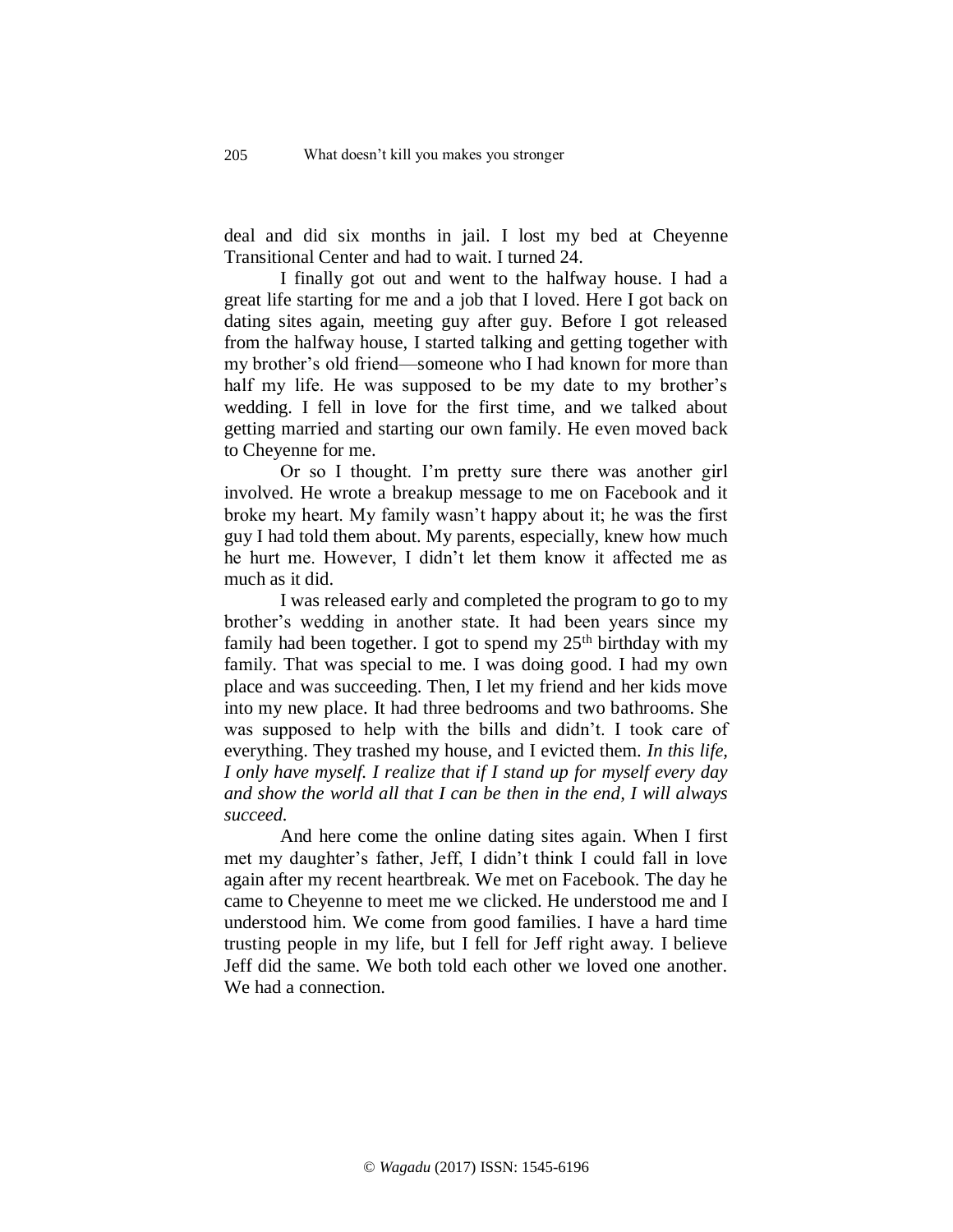I was still in ISP. I stayed with him and bought him his alcohol. I was enabling him and I shouldn't have, but when I realized it, I was already too involved. We talked about getting married, starting a family and living life together. He told me I was different from any other girl, and that's what he loved about me. I thought I could help him change. He planned to go back and finish his engineering degree to support me like I was supporting him. I even made him a special key to my house so he could come in whenever he wanted. Jeff was a good, loving guy. He meant a lot to me.

I had a court hearing to get off probation early on October 24, 2014. He was supposed to go with me. I was so excited! We were going to move on with our lives. Jeff told me he was going to quit drinking because he saw how good I was doing, and he wanted to have a good life with me. Well, on October 15, 2014, I had an appointment with my parole officer in the afternoon. Then on the morning of the 18th, I was in a hospital in Orlando, Florida. I did not know who I was, where I was, or who my family was. The hospital had me under a different name. While there, they told me I was pregnant. I was shocked and thought it was a dream. They had a detective, who was very nice, come up and finger print me. He asked me if I had been arrested in any state. He told me I must have been through something very traumatic.

They figured out that I was a victim of sex trafficking after being given a "rape drug" to blur my memory. I didn't know what any of that meant until I got back to Casper, Wyoming. I was scared. There was no missing person's report out for me, so it didn't make sense to the detectives. They decided to issue a missing person's report. When my fingerprints came back, there was a warrant out for my arrest.

On October 25, a week later, I was arrested and taken to the jail in Orlando. I waived my extradition still not knowing what had happened. On October 31, Kansas Transport Security was there to get me. We arrived in Casper November 1, 2014. I was in jail for six weeks until I was sentenced for five to seven years in prison.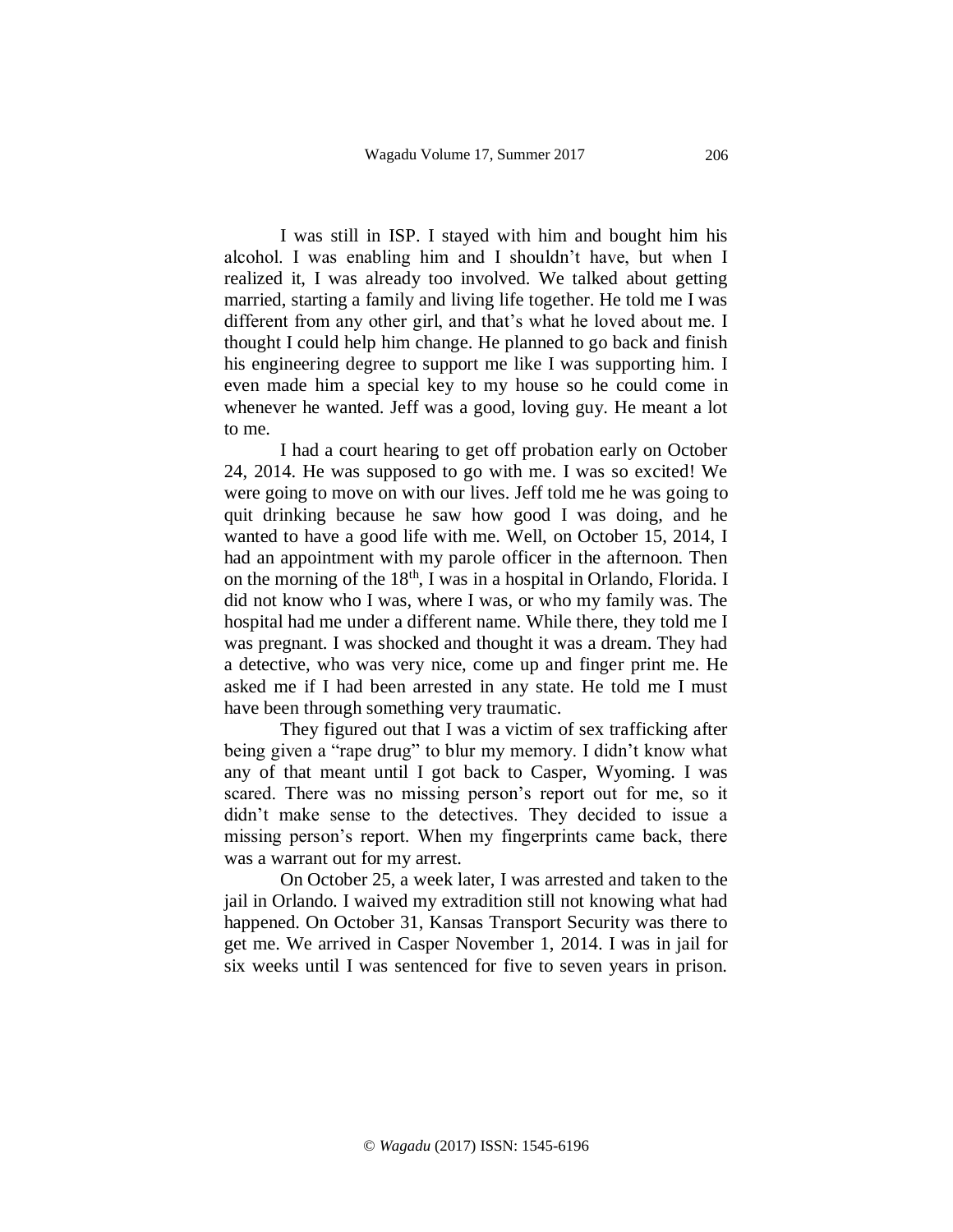Here I am, now on my fourth prison sentence, not proud at all. It took me two and a half months to remember Jeff.

I was four months pregnant when I got to prison. My family was not supportive at all this time. They didn't care that I was pregnant. I got to prison January 20, 2015. I ended up having my daughter at the prison in Torrington. I spent my 26<sup>th</sup> birthday there, too. I was angry that I was pregnant, and I was mean. I didn't say very nice things to others when I was pregnant.

I wrote Jeff a letter through probation and parole and told him about being pregnant, having a girl. I just wanted him to know. I never heard back, so I thought he was denying his daughter. I didn't know what I was going to do with her. My family didn't want anything to do with either of us. I contacted the Department of Family Services to see what I would have to do.

Stressing, I hoped that something would come up. I wanted to keep her. Luckily, a friend I have known for many years from being locked up together wanted to help find someone to take my daughter until I got out. Then, she thought of someone from Casper that goes to the jail and leads church services. She gave me the address; I wrote her on a Wednesday night, sent it Thursday and she received it Friday. She wrote me that day, and I had a letter back on Monday expressing her willingness to help. We started talking on the phone, and then got acquainted at the facility in Torrington. Her family discussed it and agreed to take my daughter. I granted temporary legal guardianship to them.

*Happiness keeps you sweet. Trials keep you strong. Sorrow keeps you human. Failure keeps you humble. Success keeps you glowing. But, only God keeps you going.* Days went by and finally, on June 23, at 6:18 am my daughter was born by C-section. She weighed 10 pounds 3 ounces and was 22 inches long. My whole world changed when I held her! I couldn't let her go. She was mine and I loved her. Beautiful, angelic, and precious, God gave me my daughter for a reason. Due to my C-section, I got more time with her in the hospital. Let me tell you, the hardest thing I have ever had to do in my life was leave my daughter behind and head back to prison. Because I am diabetic and my sugars run high, hers were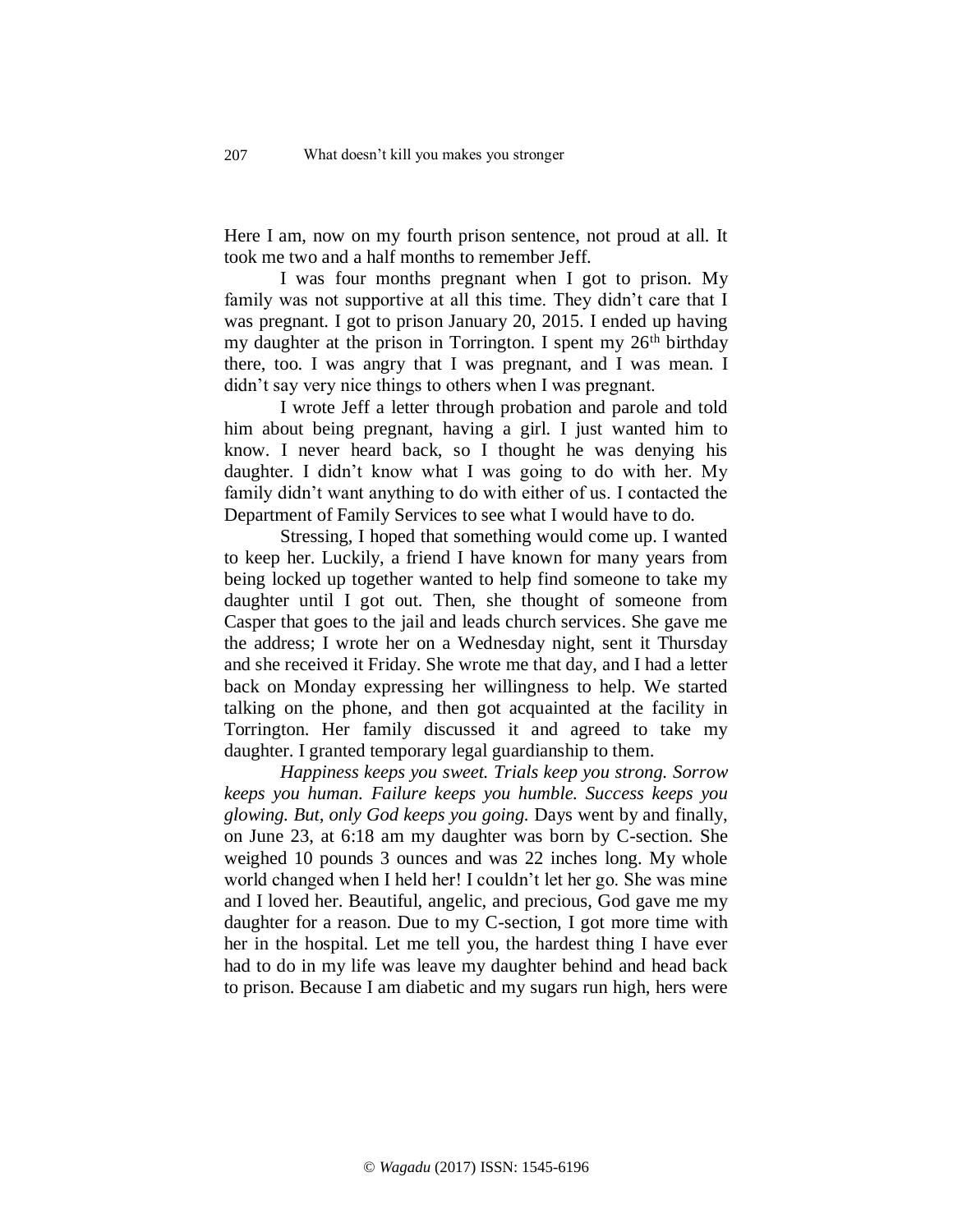low and she couldn't be released immediately. I was a mess and the family couldn't contact or see her. That was hard, so they put her on the prayer chain at church. We prayed and God healed her two days after I left. She came home June 27, 2015. The family that has her has been the biggest blessing in our lives, and they are our new family. My family still hasn't contacted me. I get lots of pictures, visits and phone calls with my daughter, though.

When I was cleared to come back to the Women's Center in Lusk, I put Jeff's number on my calling list and he blocked me. I was even more angry, thinking he didn't want to take responsibility for his daughter. I wanted to hate him, but I still had love for him. Right before Thanksgiving, I thought of writing to him and sending a picture. I thought, "how can you deny a picture of your child?" A few days later, on December 1, 2015, I was pulled into my case worker's office and told that Jeff had died on March 17, 2015. This whole time he wasn't ignoring me; he was dead. I was angry and then I was sad. Well, we found his parents and told them. They were completely blindsided because Jeff had never told them about me, like he said he did. They didn't know what to do. They keep in contact with the family who has her and they see pictures of her all the time. We are waiting for the DNA results, but they want to be involved in her life now. This is their only grandchild. It's the last part of Jeff.

My daughter is one year old. She's my mini-me, and I love her to pieces. She's what's changed my life completely and makes me want to be a better person and mother. I'm going to raise her right and be a good role model. I'm so thankful for the family that offered to help us. They will be in our lives forever! God has blessed us all! I just turned 27, and I hope to be out soon. It's sad that, aside from my sister, who has been a big support, my family still hasn't seen my daughter.

I just want you to know that you can overcome the hardships and trials in your life. I am. God has us go through these things to make us stronger. We may not know why God chooses the times that he does, but God is great. He can conquer all our fears and problems as we put our trust into Him. We have so many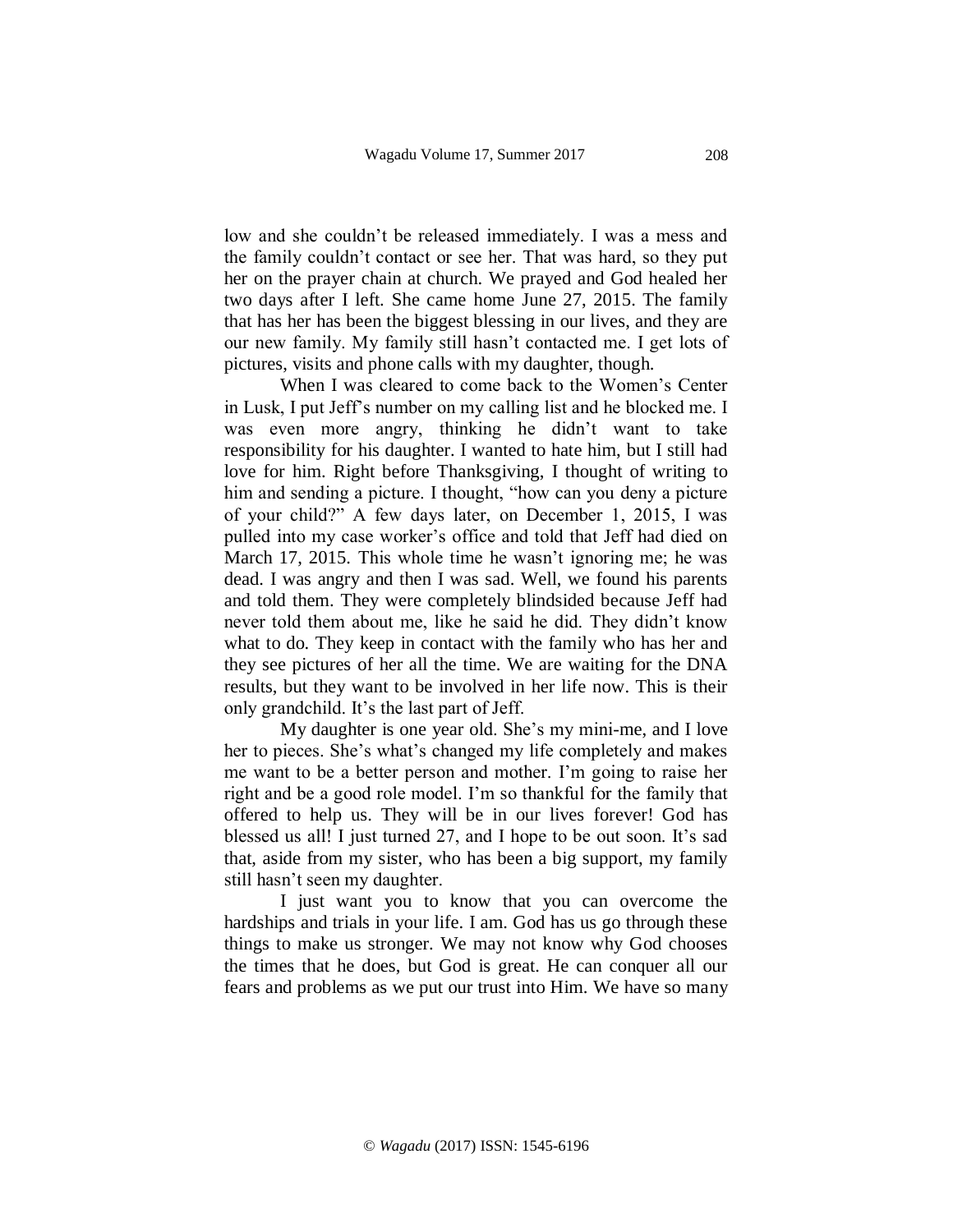blessings. I hope to be a shining vessel to God. God is waiting for us to ask him for help and to heal our broken wounds. May God help me to help others in need. God Bless You All. *I'm not where I need to be but, thank God I not where I used to be.*

## **DEAR MOM AND DAD**

#### Kendra Leigh Horn

Dear Mom and Dad,

I'm writing this letter to help you understand how being adopted from a foreign country affected my childhood and identity. I also want you to know how grateful I am to have been chosen by you. I always knew you loved me and didn't treat me differently than my siblings. Both of you have always had a lot of love for me. But sometimes love is difficult to feel.

My first memory of not belonging was when you put me into the public school system. In second-grade the kids teased me and made fun of me for looking very different. This went on throughout the next few years. It got worse the older I got. I held grudges against the kids. I also held a grudge against you for not doing anything about it or caring about what I was going through. You always made jokes about it and I just went along with it. I hated talking to you about my troubles and that's when I grew to not trust you with my feelings. You always told me that I could come to you for help or to talk. But I felt you didn't accept me and that I didn't fit into the family, and so I eventually stopped coming to you

The closest I felt to having friends or a normal teenage life was during the short time we lived in Nebraska. It was in Nebraska that I met the girls at the church. It was a great church that fostered love, compassion, and kindness. The girls I met at church were my age and they exuded the church's teachings. I actually had friends my age! They were nicer and kinder than the girls in Douglas, Wyoming. We went to camp and Six Flags amusement park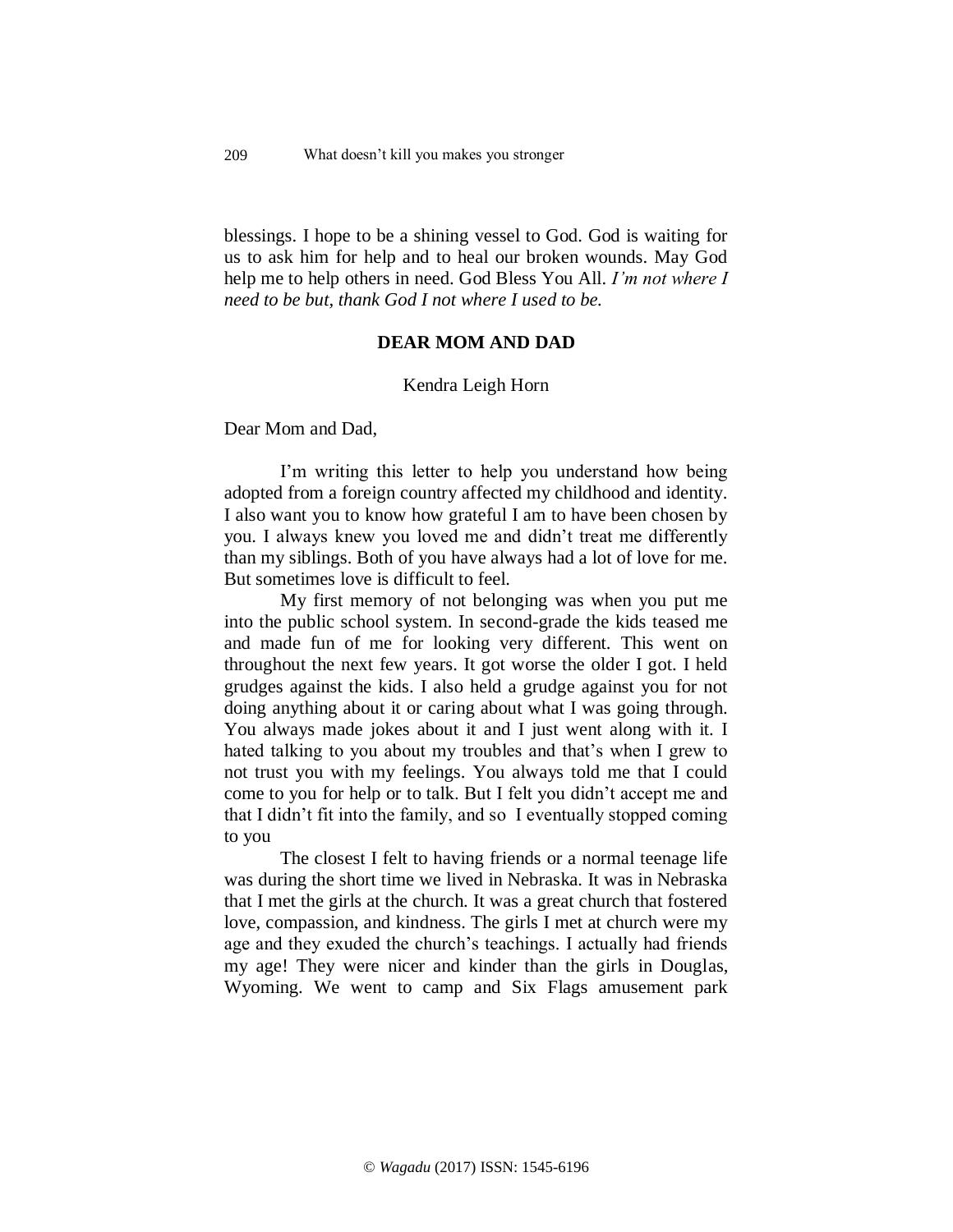together. I had so much fun with them. They made me feel like I was part of a community. When I was in Nebraska, I felt like I was safe. That's the only time I felt like I fit in and didn't have to work so hard to be accepted. That all ended when we moved back to Douglas and I was the social outcast again.

During middle school and high school we were back in Douglas and I did not have any friends. I felt like I didn't have a normal teenage life and I missed out. As a teenager I wanted to have friends to go dinner and the movies with. I wanted to go to prom but there weren't any guys who would take me. It made me sad that prom came and went and I never attended it.

You know, shortly after we moved back to Douglas is when my life and my ability to survive got worse. I really wasn't doing well. I had no life and I became more depressed with my surroundings and I thought you guys didn't care at all. I was already suicidal by then and when I got caught embezzling from my job my depression only got worse. Then I really considered killing myself thinking that nobody would miss me. Yes, I really thought that. I felt even more that my siblings wouldn't care. I was a troublemaker little sister! If I was out of their lives and everyone else's, there might be a peace in the family. I needed so much help growing up and you tried to help me.

Then you found Happiness Hill Christian Academy and sent me there. I struggled, as I thought you were happy to send me away. Then I finally got through it and graduated. It was the best part of my life. I was happy to go home because I was proud that I had graduated and earned my high school diploma. I felt that I had accomplished something in my life.

On December 27, 2007 you put me out of the house. It was cold, with eight inches of snow on the ground. I know you probably has a good reason for putting me out of the house; I was rebellious and stubborn. With nowhere to go, I went to the only "friends" that I had. On January 1, 2008 I was raped by two different guys. I later stole a check from one of them and forged his signature. I was incarcerated for my actions but no one believed